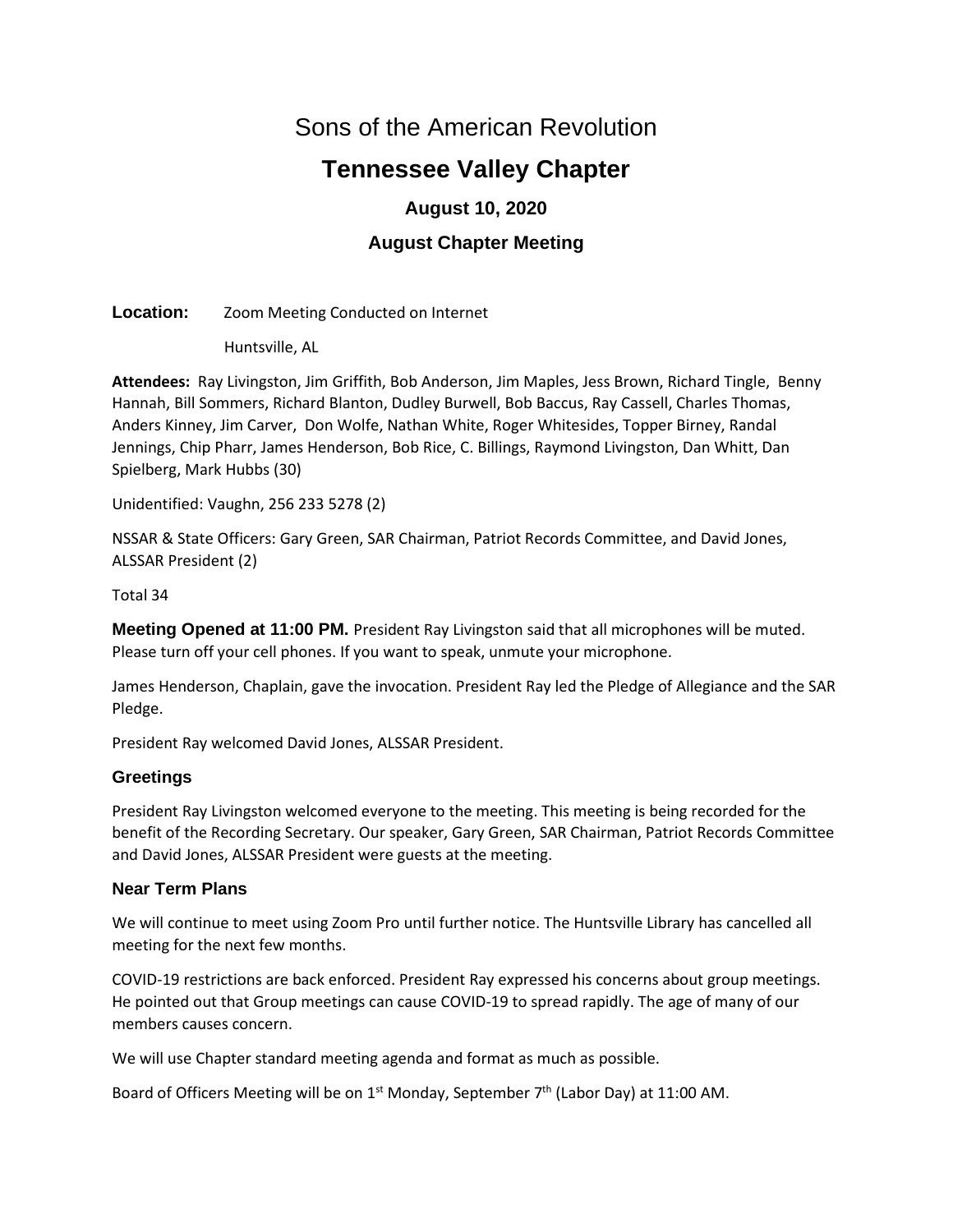Chapter Meeting is the 2<sup>nd</sup> Monday, September 14th at 11:00 AM.

# **ZOOM PRO**

We have had no problems with ZOOM PRO. Some people in Huntsville have had meeting "Bombed". We have had no problems. If you have concerns contact Ray Livingston, Jim Maples or Randal Jennings.

# **PROGRAM**

Our speaker was Gary Green, Lt Col, USAF (Ret). He is current SAR Chairman, Patriot Records Committee. He spoke on the SAR Patriot Research System. He was introduced by Benny Hannah, Vice President TVCSAR.

The goal is to help recruit new members by making it easy to find their Patriot. The PRS will provide the data and make it easy. We want the PRS to make it easy to match the Recruit to the Patriot.

The three things we are trying to provide are the Patriot lineage plus grave location and a biography.

DAR started over 30 years ago to create a system to make it easy for interested persons to find a Patriot. Their system is the standard we are trying to meet. Their system has Patriot lineage information. Our system adds the grave location and the bio.

Alabama Statistics as of August 1, 2020

| <b>Biographies entered</b> | 17   |
|----------------------------|------|
| <b>Total Applications</b>  | 4141 |
| Members linked to patriots | 3005 |
| Lineages entered           | 978  |
| Volunteers in Alabama      | 9    |
| Chapters in Alabama in PRS | 24   |

#### Biographies from Alabama Society

| AL | AL11 | <b>Black Warrior River</b> | 3  |
|----|------|----------------------------|----|
| AL | AL15 | Gen Galvez                 | 1  |
| AL | AL19 | Gen John Archer Elmore     | 2  |
| AL | AL5  | Little River               | 2  |
| AL | AL12 | <b>Richard Henry Lee</b>   | 1  |
| AL | AL8  | <b>Tennessee Valley</b>    | 8  |
|    |      | <b>SUBTOTAL</b>            | 17 |

\_\_\_\_\_\_\_\_\_\_\_\_\_\_\_\_\_\_\_\_\_\_\_\_\_\_\_\_\_\_\_\_\_\_\_\_\_\_\_\_\_\_\_\_\_\_\_\_\_\_\_\_\_\_\_\_\_\_\_\_\_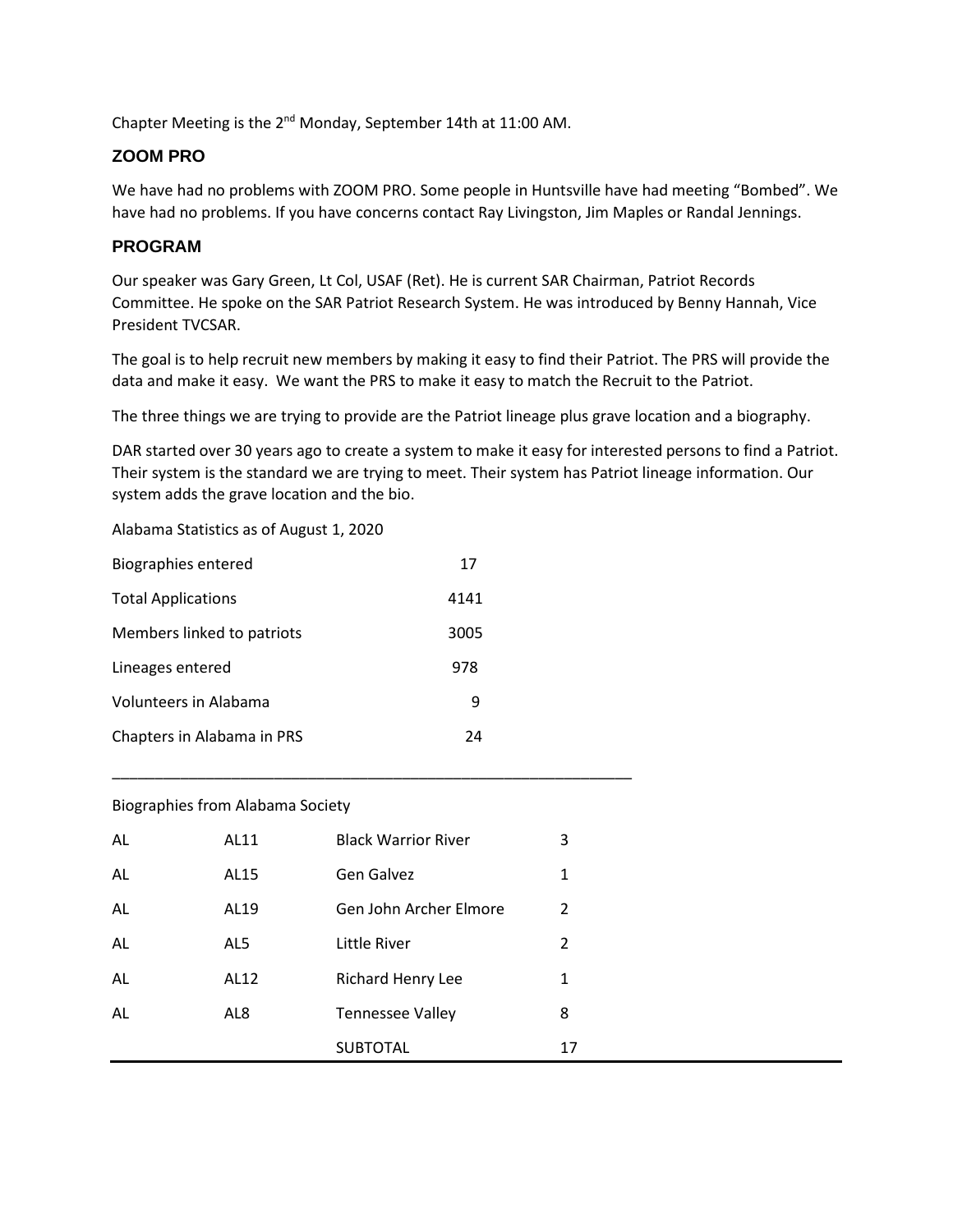| State of Alabama |  |
|------------------|--|
|------------------|--|

| <b>Total Apps</b> | Record Copies Avail | Patriot Linked | % Linked | Complete Linage | % Done |
|-------------------|---------------------|----------------|----------|-----------------|--------|
| 4161              | 4039                | 2539           | 62.8%    | 123             | 3%     |

#### Tennessee Valley Chapter

| <b>Total Apps</b> | Record Copies Avail | Patriot Linked % Linked |      | Complete Linage | % Done |
|-------------------|---------------------|-------------------------|------|-----------------|--------|
| 670               | 645                 | 620                     | 96.1 | 510             | 79.1   |

#### **National Recognition of Volunteers**

You can get a Lafayette Medal for 40 hours of your service.

If you do the enter data in the Patriot Research System you can get the medal.

- 30 minutes to enter each lineage (80 lineages)
- 15 minutes to update each patriot record (160 patriot records)
- 15 minutes to enter a biography (160 biographies
- 15 minutes to enter a cemetery (160 cemeteries)

Start entering data for SAR and get a Lafayette Medal for your Service!

Please go t[o https://sarpatroits.sar.org](about:blank) and check on your patriot. For our Chapter Contact Ray Cassell, Benny Hannah, or Ray Livingston to participate.

Mark Hubbs has used the PRS to get a record copy. He said he got great service. He accessed PRS and within the hour had the information he needed. Mark volunteered to help with the PRS program.

David Jones asked for a copy of Gary Green's presentation. Benny Hannah has a copy of the Power Point Presentation. He will send David a copy.

David then asked about the System. His father, nephew and brother have joined SAR. Will they be automatically linked to David's data. Gary said no. Someone will have to link the data. It is not automatic at present. Benny Hannah can connect these people for David.

Nathan White complimented Gary on the PRS program. President Ray thanked Gary for his presentation and his work.

#### **Old Business**

The minutes from our meeting on 7/13/2020 have been posted for two weeks. There were no comments or questions about the minutes. The minutes were approved as presented.

We still need SOP's for Committee Chairs and Vice Chairs. Please complete the SOP's if you have not done so.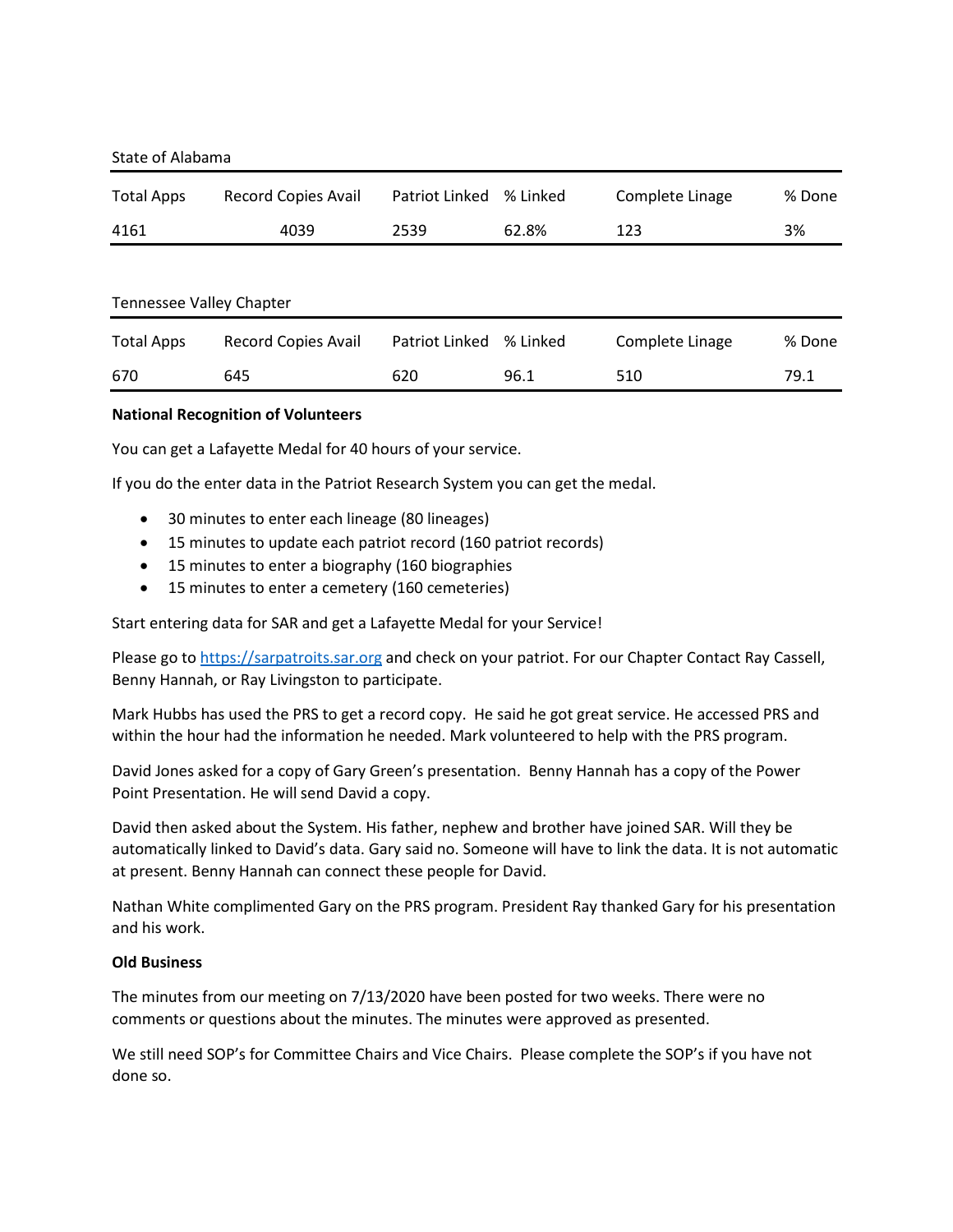President Ray has been in contact with the Huntsville Library about the Memorial Donation. He will continue to work to handle this action.

A screenshot below shows the new members and Supplementals that need to be awarded. No new members attended the Zoom meeting.



Supplementals were awarded to Roger Whitesides Jr and Ray Vaughn Cassell II. Both discussed their Patriots listed above.

#### **Presidents Report**

This is the  $10<sup>th</sup>$  official TVCSAR meeting which includes both BOO and Chapter meetings held using Zoom. COVID has changed our way we hold meetings. Zoom allows us to continue to function.

We have many presentations that are being scheduled but because of the COVID public health rules, we have not been able to make presentations. We are working to schedule an award presentation to the General Manager of WLRH and to Lamar Advertising. A small group of officers will be used to make these award presentations.

Thanks to all officers, committee chairs and each volunteer for their service in keeping our SAR Chapter functioning and moving towards reaching our organizational objectives for this year.

All members are encouraged to work to achieve Awards. The President's Volunteer Service Award is given for hours of service. The Lafayette Volunteer Service Medal requirements was described by Gary Green earlier. Normally the Color Guard members contribute many hours of service in practice as well as in presentation. This year all events are currently cancelled.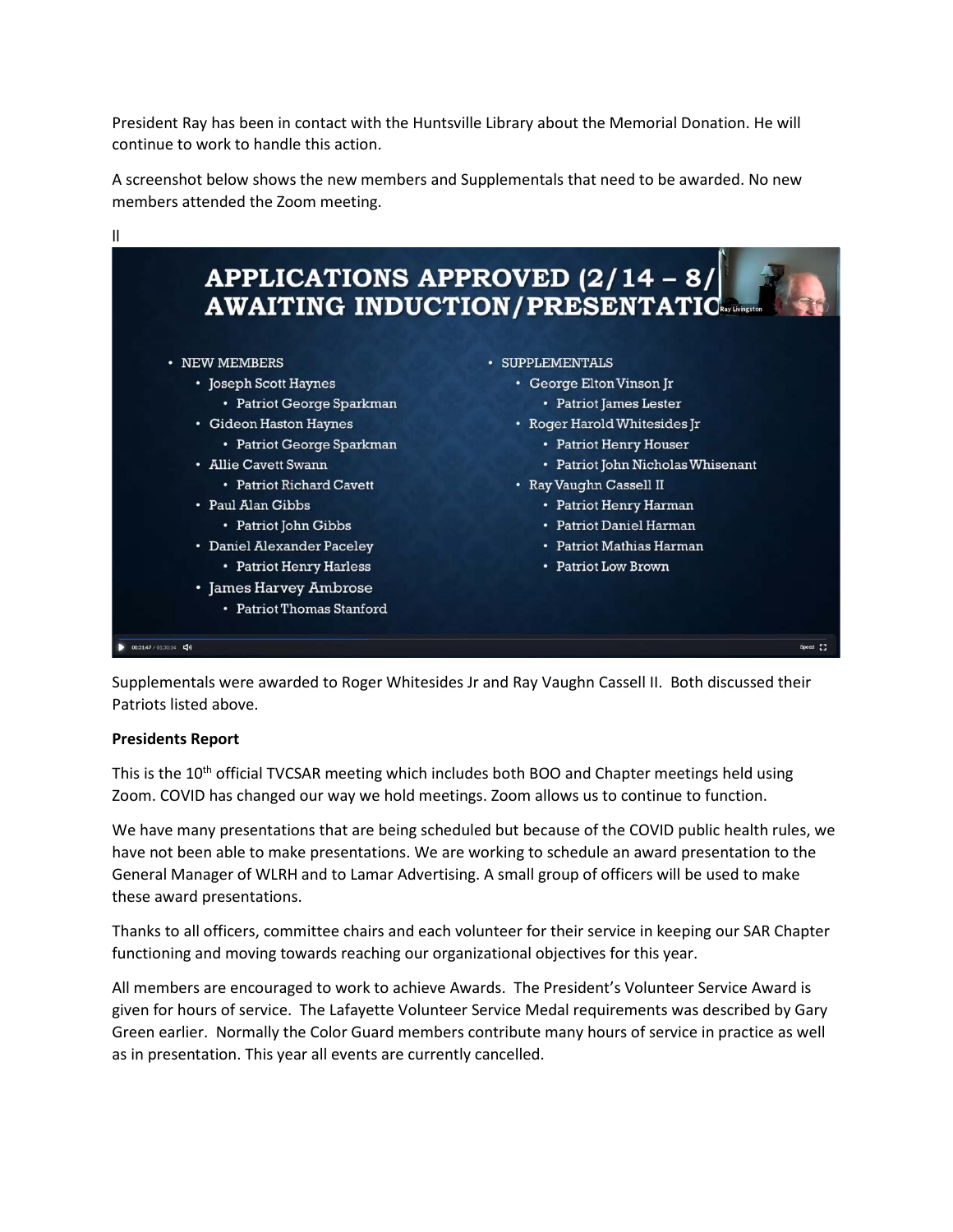Creating TVCSAR Videos is a new project for our chapter. Since entering Schools is currently not allowed, Videos will provide a new way to for us to continue our service projects related to schools. Jim Griffith is researching equipment needed to create videos. He has software and camera equipment currently. He proposed that we make a "proof of concept video" to determine what equipment is needed. Sound is the issue of concern. He asked if anyone had videos of SAR events made in the past. Randal Jennings (Leader of the Color Guard) said he did not think he had any videos. He will check.

Jim Maples said there was a video of the WW II Victory Day Celebration on the ALSSAR site. He will try to get a copy in 2015.

Jess Brown said that slide shows may be the best path forward since there many pictures available.

The videos will be used on our website, schools, and YouTube. All activities will be videoed and used for PR.

President Ray showed the Mission of the Sons of the American Revolution. This screen print is shown below:



It is important that we record and archive information about the American Revolution. Both Ray Cassell and Roger Whitesides told about stories about their Patriots being lost to their families. Our work on keeping our history alive is important.

## **Officer Reports**

## **Vice President** – Benny Hannah

Benny said that he will be pushing for more online presentations. He wants Mark Hubbs to give his presentation online. Still moving along on the Heroism Committee. Is working to get all of the contacts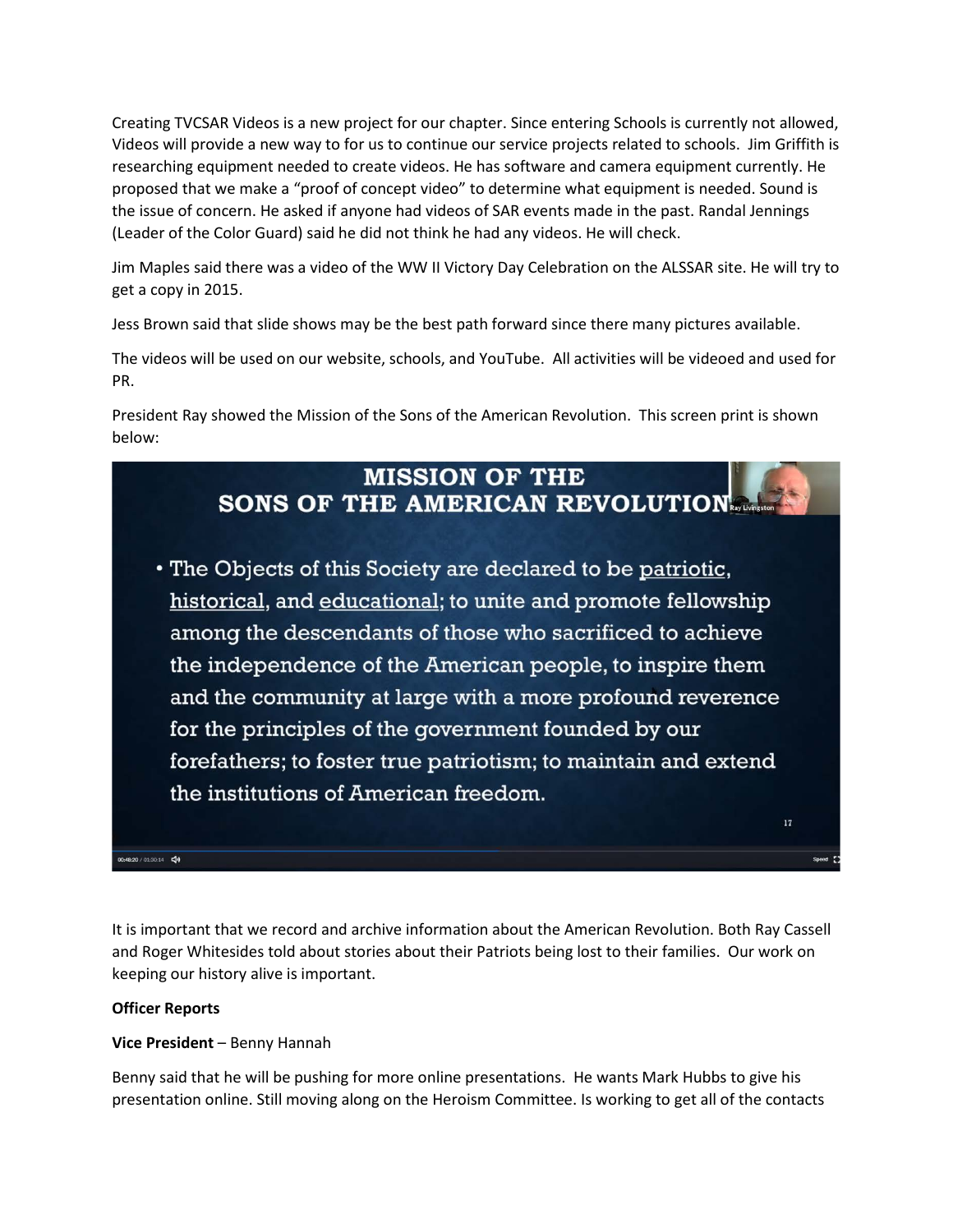with police, fire and medical in the three-county area. These groups will propose people for the SAR Heroism awards.

He is concerned that our work towards the Americanism Award will take a real hit this year because so many events have been cancelled. We got a good start at the beginning of year.

## **Corresponding Secretary** – Jim Maples

No Report

# **Recording Secretary**- Dudley Burwell

I have completed 8 bios on my Patriots. Want to talk with you about three American Revolutionary War Soldier's gravesite markings.

#### **Registrar** – Ray Cassell



National SAR is good a good job approving applications. We have six (6) approved applications. Five were inducted at our last meeting. Six Supplemental applications have been mailed to ALSSAR. Ten supplemental applications are at NSSAR for review. Seven have been approved and we have not given any Certificates since the last meeting. Today we awarded six supplementals.

NSSAR is approving applications at a blistering pace. The last approved application arrived in Louisville on July 15<sup>th</sup> and was approved before this meeting. Ray Cassell has a family group of four applications that are about ready to be submitted to the State Registrar.

While TVCSAR has eight (8) approved bios which is more than any other chapter in Alabama, we have many more to do.

Information on the Patriot Research System was provided in Gary Green's presentation. Volunteers are needed. You can work at your own pace. There is an opportunity for the Lafayette Volunteer Service Medal.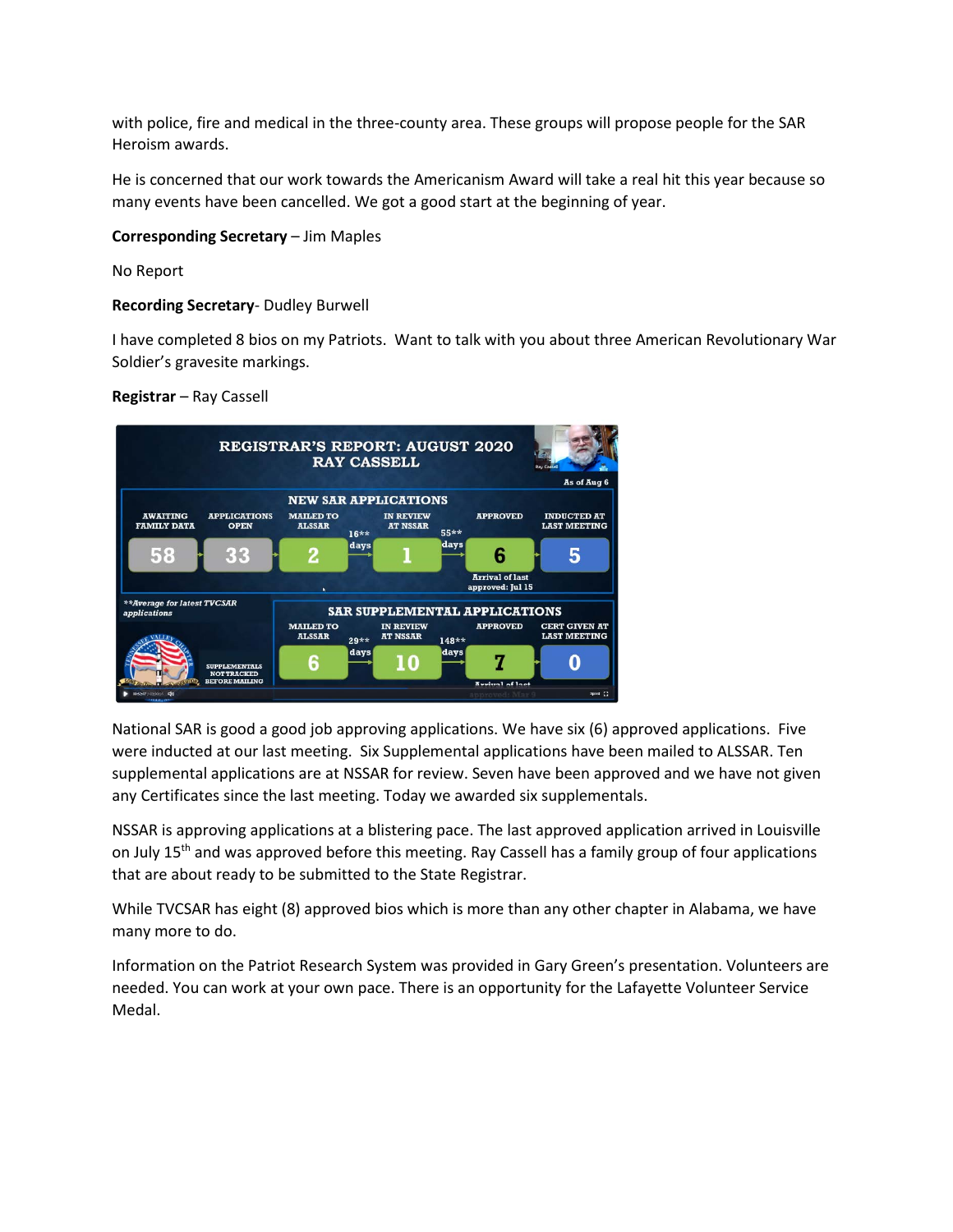## **Treasurer** – Randal Jennings

We have \$9475 in the checking account and \$9350 in the money market. The Board authorized the purchase of the 250<sup>th</sup> Anniversary Flag. The flag is a work in progress and is not available yet.

A \$50 donation to TVCSAR in honor of Bob Doherty was made by friends of the Doherty's.

**Historian Report –** Jim Alexander

Jim was not present. No report.

**Chancellor Report –** Richard Tingle

No Report

**Genealogist Report –** Bill Sommers

No Report.

**Chaplain Report –** James Henderson

No Report.

#### **NSSAR/ALSSAR COMMENTS –** David Jones

The Alabama Color Guard Committee will meet later this week to finalize the Color Guard Manual. Hopes to have the new Color Guard Manual out by the end of the week.

#### **Chairman Poster Committee** – Bob Anderson

Fall Leadership meeting is cancelled. If you had reservation at the Brown Hotel in Louisville, be sure to cancel the reservations.

#### **Public Relations Committee** Jess Brown

No Report.

#### **Other Comments**

Randal Jennings reported that the Veterans Museum is creating a veteran's data base.

Randal also said the Maple Hill Cemetery Stroll has been cancelled. He has also cancelled all Color Guard Events until the Chapter starts meeting face to face.

Bob Baccus thanked Bob Anderson for his help in getting Morgan County Schools to consider the SAR Essay Contest this year.

David Jones encouraged everyone to continue to try to work with Schools. You may have to drop off information at schools to get any participation.

Bob Anderson said he is planning to work with teachers and suggest that posters and brochures for the contest be prepared at home. Posters can then be dropped off at the school. Bob would then pickup the posters and brochures. Still talking to teachers at the High Schools about essays and orations.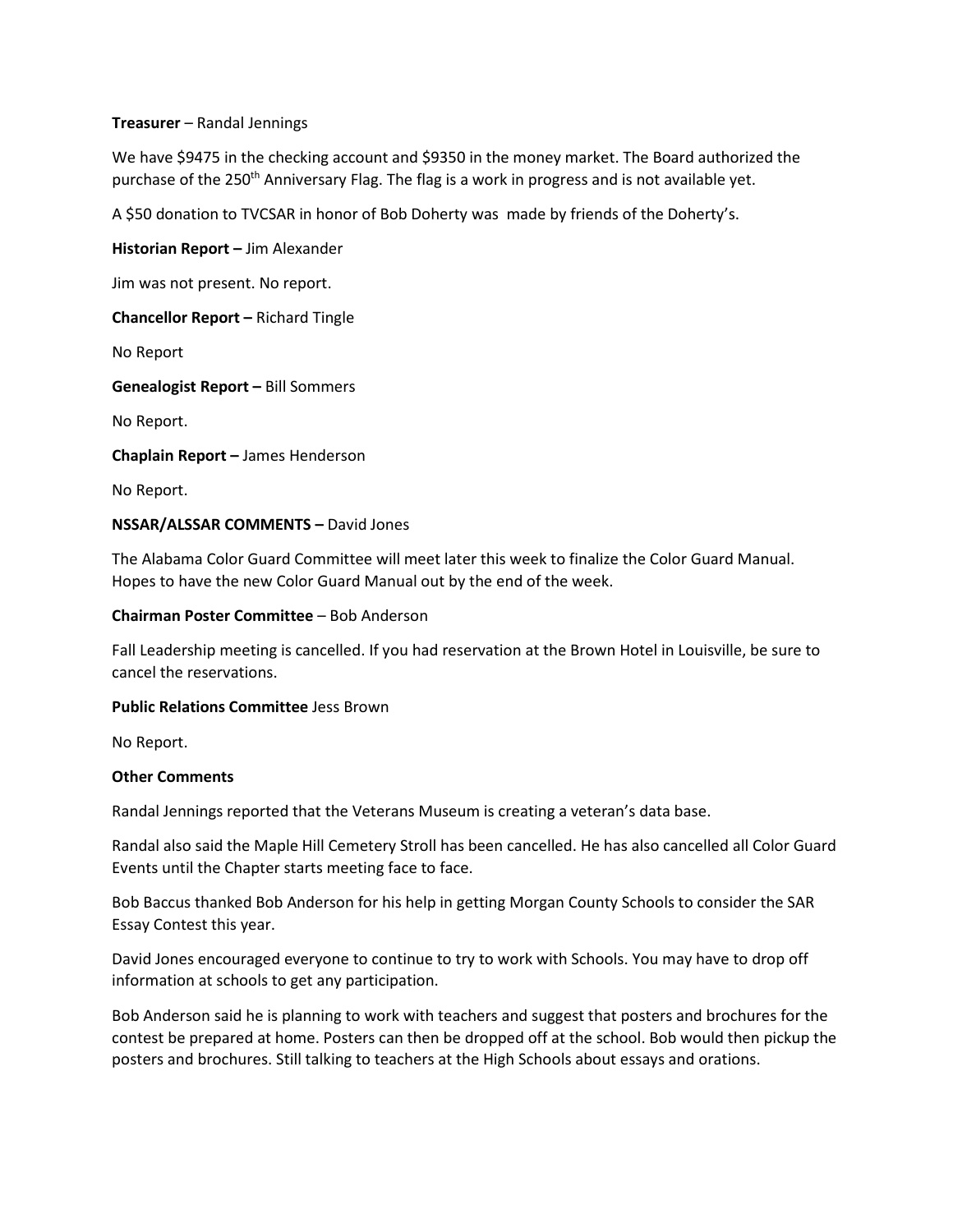The first nine weeks of virtual school is going to be a nightmare. Teachers and students will have problems.

Chip Pharr is trying to work with teachers at Monrovia School. Bob said the problem will be getting into Monrovia to talk to the teachers. Rules to the Posters and other contest are on the website. This means both National and TVCSAR websites. The theme is people this year.

Topper Birney is concerned about reaching all of the schools in our area. Wants a letter describing the SAR programs. Bob will provide the information requested. Bob has Morgan County covered. Topper to work with other school systems.

#### **New Business**

Future meetings will be Zoom Pro for now. When public health rules permit, we will start meeting face to face.



## **Remember our BOO meeting is on Labor Day!**

#### **Closing Comments**

Nathan White told us about work being done on a new SAR logo. Nathan described our current SAR logo and the need to change because of confusion be cause of its appearance. The "A" is not always visible. Some people think we are "Sons of the Revolution" rather than "Sons of the American Revolution".

The Executive Committee has conducted a competition for a new logo. Several hundred logos were submitted. They selected ten (10) logos. From the ten, the executive committee reduced it to four (4). The trustees will vote on a new logo from the four that made it to final selection.

Bob Anderson and Nathan White are members of the Leadership Committee (both are members of TVCSAR) and will have a vote. Bob Anderson was asked to get a copy of the four propose logos and have them on the TVCSAR website.

Bob was unsure if the final vote would be by the Trustee's or Leadership Committee. There will be a vote in the near future on a new logo.